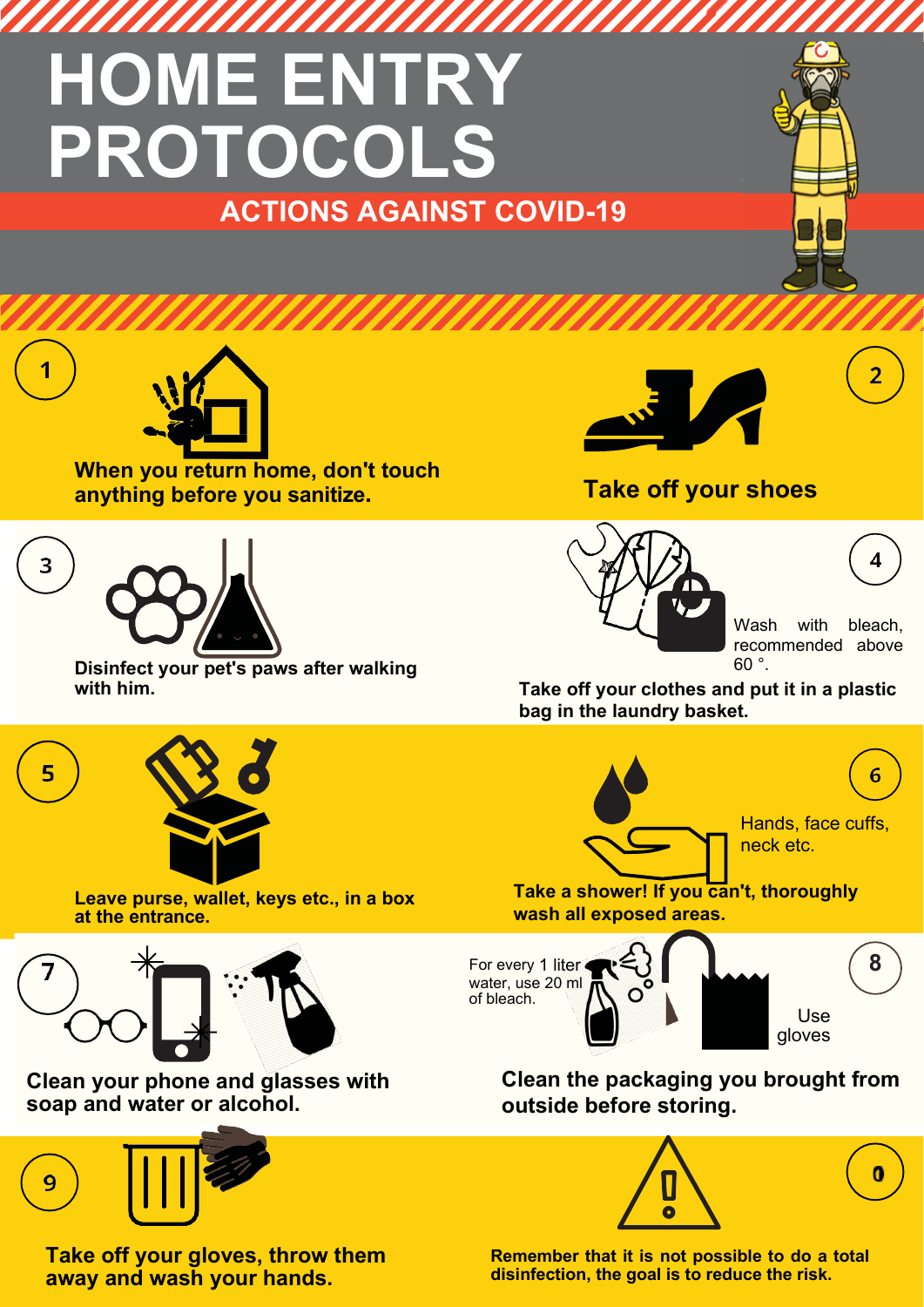## **PROTOCOLS FOR LIVING WITH PEOPLE IN RISK GROUPS.**

### **ACTIONS AGAINST COVID-19**



**Sleep in a separate bed.**



**Do not share towels, cutlery, glasses.**



**Wash clothes, sheets and towels more often.**



9



**Keep the rooms ventilated.**



of water, 20 ml of bleach. **Use different bathrooms and disinfect them with bleach.**

For every 1 liter



**Clean and disinfect high-contact surfaces daily.**



**Keep away, sleep in separate rooms.**



**Call emergency if fever is higher than 38° and it is difficult to breathe.**

**Don't break the quarantine for two weeks. Every way out of the house is a reset of the counter.**